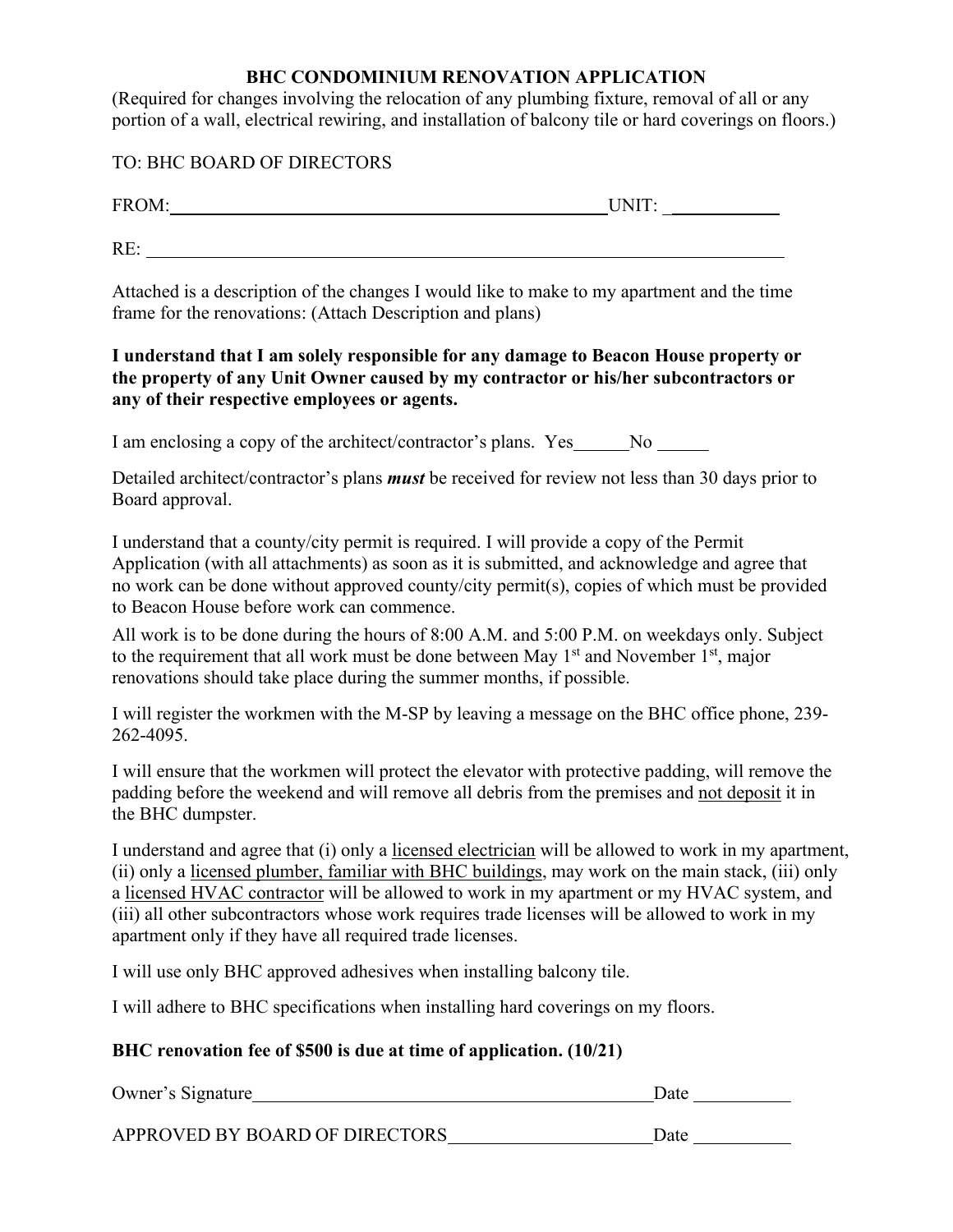### **BHC CONDOMINIUM RENOVATIONS OWNER/CONTRACTOR AGREEMENT- TERMS AND CONDITIONS**

It is the expectation that all General Contractors will advise their crews and sub trades that Beacon House is a year round residence for many people. Every effort should be made to do their work in the least disruptive ways possible. **Terms and Conditions:**

**Construction Requirements:** Beacon House Rules and Regulations prescribe any major renovation requiring city permitting, to be done between May 1st and November 1st.

- **•** Work and deliveries are only allowed from Monday through Friday between 8:00 a.m. and 5 p.m. If special circumstances dictate work outside of this restriction, the General Contractor, through the Condominium Owner, should request special consideration and approval by the M-SP and/or the Board.
- **•** All work shall be performed in a good, professional, and workmanlike manner and in strict accordance with this document, all applicable current City of Naples and State of Florida codes, industry standards, the architect/contractor's plans approved by the Board, the approved design specifications of manufacturers, and any additional requirement of the Beacon House Club for particular projects as noted in a writing attached to this agreement or the Board's approval (all of the foregoing being "Applicable Requirements").
- **•** The condominium owner (or his/her contractor) shall obtain all required City of Naples building permits and submit a copy of the Permit card to the Beacon House M-SP prior to the commencement of any work. Also, post the permit as required by applicable law.
- A copy of the General Contractor's current license, as well as the current licenses of the electrician and plumber, and any other subcontractors whose work requires licensing, shall be submitted to the M-SP prior to work commencing. Plumbers who work on the main stack must be licensed and approved in advance by Beacon House and requires that the MS-P supervise any work being done if the plumber has not previously worked on the main stack at Beacon House.
- **•** Construction specifications exist to ensure the structural integrity and soundproofing of the Beacon House. These include limits on slab penetration, minimum sound-deafening material under hard surface flooring, and approved adhesives for tiling of external balconies – details MUST be obtained from the M-SP prior to work commencing. M-SP inspections of work related to these restrictions will take place at the time of work being done and also after installation.
- **•** Do not put anything down the drains, including paint or waste materials. Snaking out to the main stack is recommended.
- If you are exposing common pipes, please co-ordinate with the Beacon House M-SP so he can determine the need for replacement.

**Insurance Requirements:** The contractor must carry liability and workmen's compensation insurance of not less than the minimum amount required by law. For the duration of the project, *Beacon House must be added/named as an additional insured* on the Contractor's Certificate of Insurance.

**Inspections:** Beacon House Board shall maintain the right, but not the obligation, to inspect work in progress and after completion. Except in the case of emergency, the Contractor and the Owner will be notified prior to any inspection other than normal daily supervision. However, Beacon House inspections do not relieve the Owner and Contractor from their exclusive responsibility to ensure the work is done in conformity with Applicable Requirements. Beacon House Board shall have the right to require suspension of work in the event the MS-P and/or the Board determines (i) work is not in conformity with Applicable Requirements or (ii) damage is occurring or has occurred to Beacon House property or the property of any Unit Owner. Work may not be resumed until Beacon House Board and the MS-P determine that work is in conformity with Applicable Requirements, any damage to Beacon House property and/or any Unit Owner's property has been repaired to the satisfaction of Beacon House and any applicable Unit Owner(s), as the case may be, and that the conditions which resulted in the suspension of work will not recur during the Project. Any time spent in connection with the Project by the MS-P outside of normal business hours will be billed to Owner at the rate of \$50 per hour. If a Project requires an inordinate amount of the MS-P's working time, the Beacon House Board reserves the right to charge the Owner for MS-P's time.